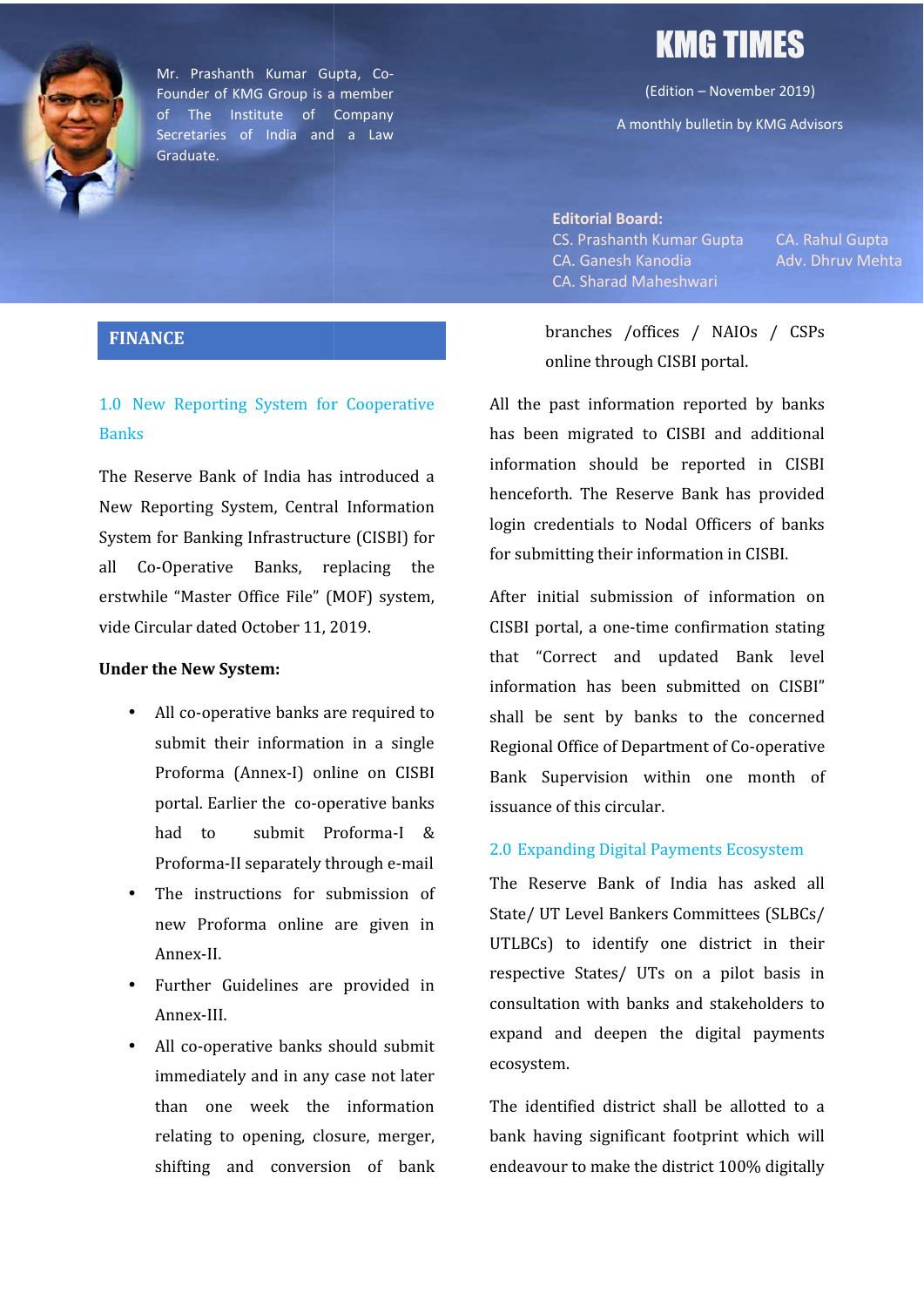enabled within one year, in order to enable every individual in the district to make/ receive payments digitally in a safe, secure, quick, affordable and convenient manner.

### 3.0 Nodal officers exclusively to handle GST complaints

The Central Board of Indirect Taxes and<br>owned Customs (CBIC) have directed to appoint a nodal officer in each CGST and Customs Commissionerate to sort out taxpayer grievances. Accordingly, each CGST and Customs Commissionerate would have a nodal officer in the rank of Joint/Additional Commissioner. These officers would draw up plans for reaching out to the stakeholders in their jurisdictions.

### 4.0 FASTag to integrate with GST E-Way System

The GST Council has accorded 'in-principle' approval for the integration of FASTag with GST E-Way System. This integration will help revenue authorities track the movement of vehicles and ensure that they are travelling to the same destination that the transporter or the trader had specified while generating the e-way bill.

#### 5.0 GST on Brand and Logos

**2 liable to pay GST even**<br>**2 |** P a g e Under the GST regime a transaction between related parties a company and its subsidiary or an Indian Entity and its parent entity is liable to pay GST even if there is no consideration. The Central Board of Indirect

Taxes and Customs (CBIC) wants these entities to put a valuation on the brand names and logos, charge fees from the subsidiary or group company and pay 18% goods and services tax (GST).

This has resulted in GST department raising demands on the brands and logos that are by a holding company or conglomerate but used by subsidiaries and group companies without any payment.

#### **Corporate Laws**

### 1.0 Amendment in Companies (Accounts) Rules 2014

The Ministry of Corporate Affairs have made amendment in the Companies (Accounts) Rules 2014 and provided for additional disclosure in the Directors Report which provides for a statement regarding opinion of the Board with regard to integrity, expertise and experience (including the proficiency) of the independent directors appointed during the year.

It further provides explanation highlighting the meaning of word "proficiency", which means the proficiency of the independent director as ascertained from the online proficiency self-assessment test conducted by the institute notified under sub-section (1) of section 150.

#### 2.0 Qualification for Independent Directors

The Ministry of Corporate Affairs have notified Companies (Appointment and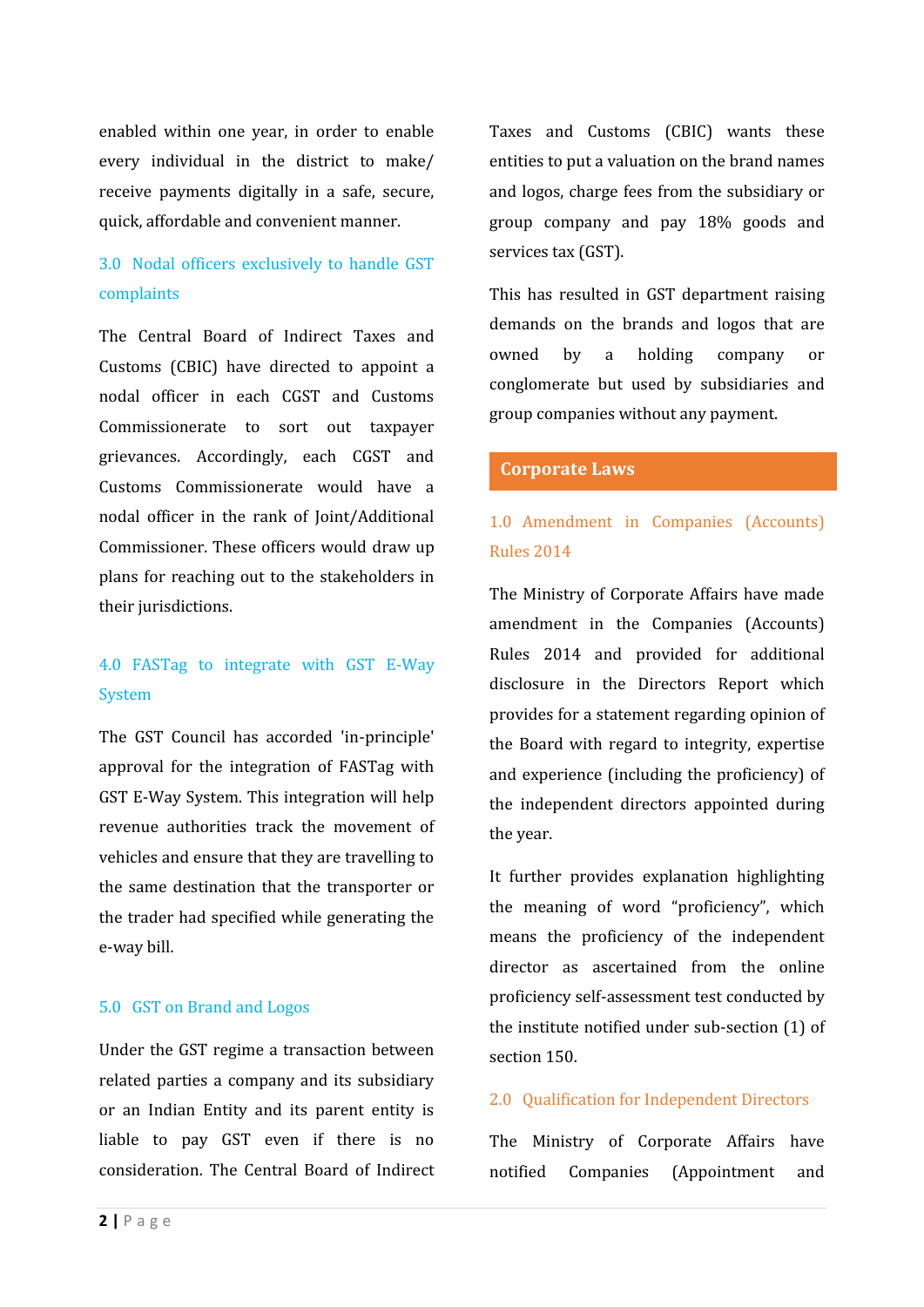Qualification of Directors) Fifth Amendment Rules, 2019 vide Notification dated October 22, 2019, which provides for Compliances required by a person eligible and willing to be appointed as an Independent Director (ID).

It provides that Every existing independent director shall within a period of three months of the commencement of this rules and every new Person who intends to get appointed as an ID in a company after commencement of the rules i.e December 01, 2019, shall before such appointment as ID first apply online to the Indian Institute of Corporate Affairs at Manesar for inclusion of his name in the data bank for a period of one year or five years or for his life-time, and from time to time take steps as specified in sub-rule (2), till he continues to hold the office of an independent director in any company.

It further provides that Every ID shall submit a declaration of compliance of sub-rule (1) and sub-rule (2) to the Board, each time he submits the declaration required under sub section (7) of section 149 of the Act. It further provides for a score of not less than sixty percent in aggregate in the online proficiency self-assessment test as passing score for the test.

### 3.0 Relaxation to ACTIVE-non-compliant Companies

Amendment Rules, 2019.<br>dated October 16, 201<br>**3** | P a g e The Ministry of Corporate Affairs have notified Companies (Incorporation) Eighth Amendment Rules, 2019. vide Notification dated October 16, 2019, relaxed the

restriction for filing DIR-12 by ACTIVE-non compliant Companies. Now DIR 12 can be filed by ACTIVE-non-compliant Companies in the following cases:

- Cessation of any director or
- Appointment of directors in such company where the total number of directors are less than the minimum number provided in clause (a) of sub section (1) of section 149 on account of disqualification of all or any of the director under section 164.
- Appointment of any director in such company where DINs of all or any its director(s) have been deactivated.
- Appointment of director(s) for implementation of the order passed by the Court or Tribunal or Appellate Tribunal under the provisions of this Act or under the Insolvency and Bankruptcy Code, 2016).

### 4.0 Relaxing of Additional Fees for AOC 4 and MGT 7

The Ministry of Corporate Affairs has vide General Circular dated October 29, 2019, extended the due date for filing e-form AOC 4, AOC 4 (CFS), AOC 4 (XBRL) up to November 30, 2019 and E-form MGT 7 upto December 31, 2019 without levy of additional fees.

### 5.0 Extension for filing CRA 4 (Cost Audit Report)

The Ministry of Corporate Affairs has vide General Circular dated October 24, 2019,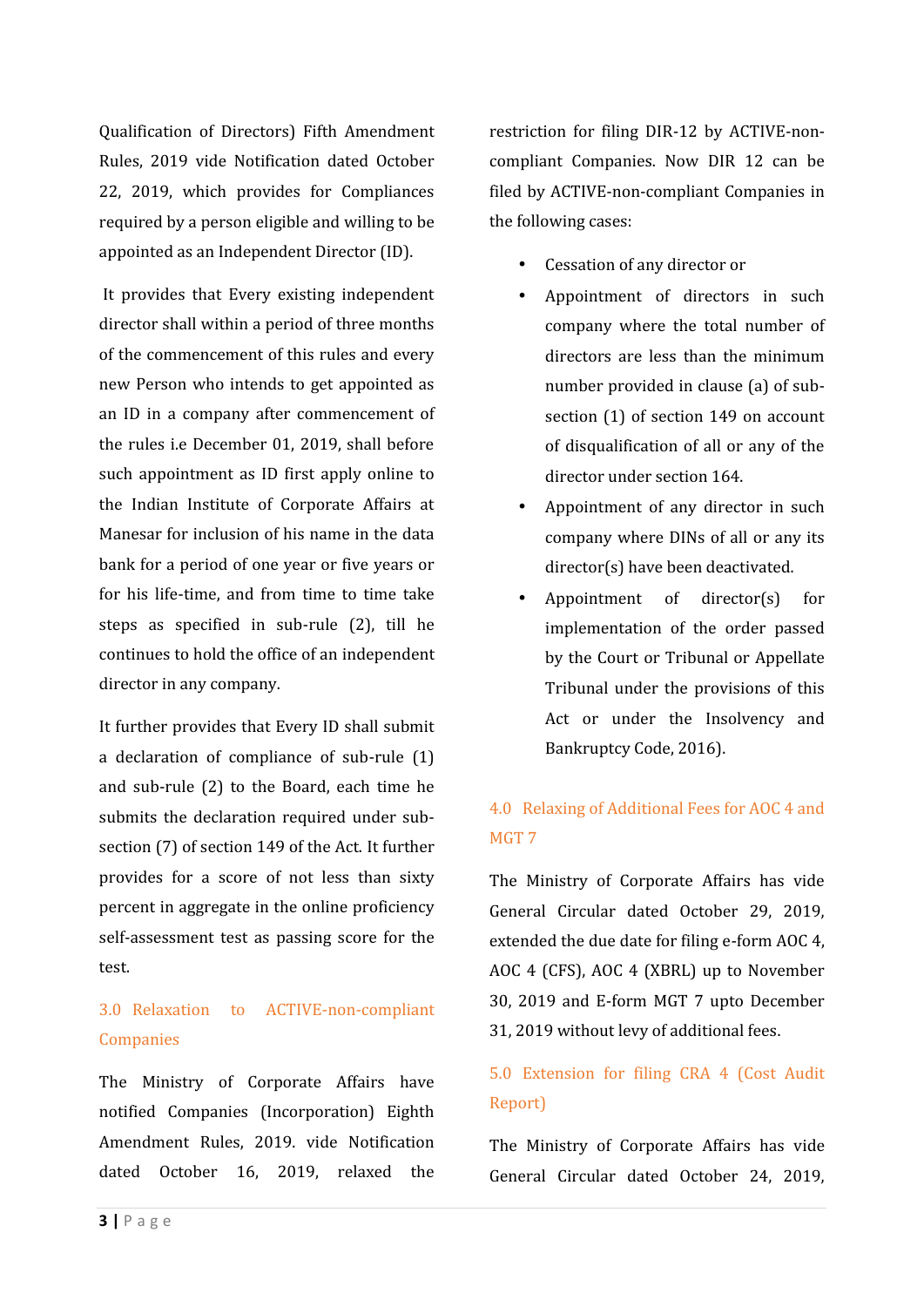extended the last date for filing e-form No. CRA 4 up to December 31, 2019 without payment of additional fees keeping in view of the fact that the Costing Taxonomy 2019 and Companies (filing of forms in extensible business reporting language) Amendment Rules were notified only on October 15, 2019.

#### 6.0 Databank for Independent Directors

The Ministry of Corporate Affairs have notified Companies (Creation and Maintenance of databank of Independent Directors) Rules, 2019 vide Notification dated October 22, 2019, which provides for Creation and Maintenance of databank of Independent Directors, designates Indian Institute of Corporate Affairs for Creating the Database, Duties of the institute, Panel etc for maintenance of the Databank.

### 7.0 Extension of last date of Filing of IEPFA- 1A and Form IEPF-2

The Ministry of Corporate Affairs has vide General Circular dated October 25, 2019, extended the due date for filing Form IEPF -2 up to November 30, 2019 and Form IEPFA-1A upto December 31, 2019 without levy of additional fees.

#### **TAXATION**

### 1.0 Clarifications issued for brought forward depreciation loss and MAT Credit

**clarified that since section**<br>**4 |** P a g e The Central Board of Direct Taxes (CBDT) has clarified that since section 115BAA (2) (i) stipulates that the total income shall be

computed without claiming additional depreciation under section 32(1) (iia) and section 115BAA (2) (ii) stipulates that total income shall be computed without claiming set off of losses attributable to additional depreciation, no set off can be claimed of the additional depreciation brought forward while exercising the option to pay tax at lower rate under section 115BAA.

However, since there is no time limit to exercise the option to pay lower tax under section, a domestic company can first adjust above mentioned additional depreciation losses while paying the tax at current applicable rate and then exercise the option from next year.

Also it has been clarified that the MAT credit shall not be allowed while exercising the option to pay tax at lower rate. Similarly, the company can first claim the MAT credit while paying the tax at current applicable rate and avail the option of paying tax at lower rate from next year.

2.0 Exemption provided for TDS Deduction in case of cash withdrawal more than 1 Crores

Section 194N requires banking companies, co-operative societies doing banking business, post office etc. to deduct TDS @ 2% in case of cash withdrawal more than 1 Crores from the accounts during the previous year.

New Exemption has been provided in case of cash withdrawals made by Authorised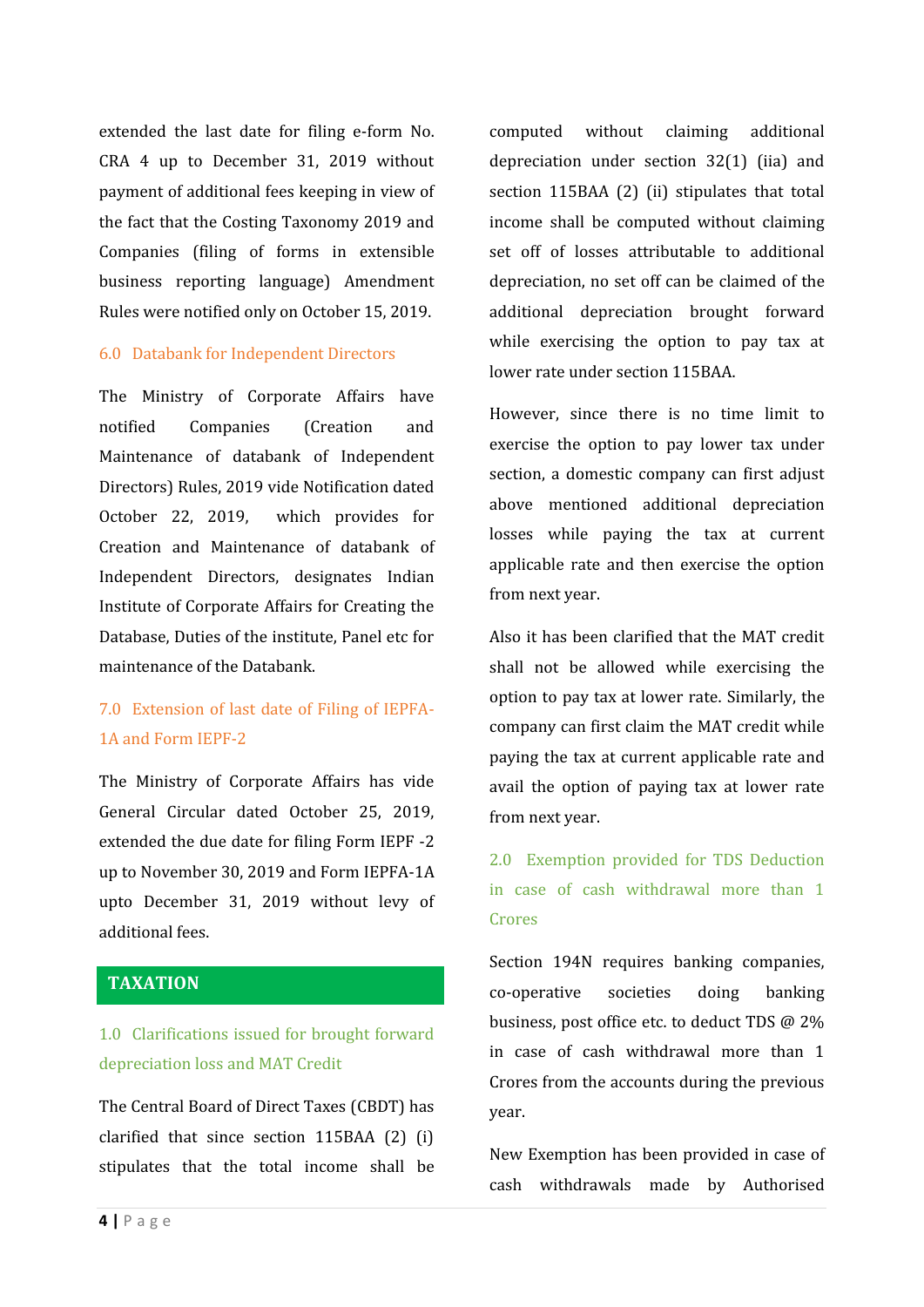dealers (as defined in the FEMA Act 1999) and Full Fledged Money changers along with their Agents and Sub Agents. Certain conditions related to End use of the cash withdrawn and furnishing of certificate to that effect have been imposed.

### 3.0 Due Dates notified for GSTR 1 and GSTR 3B

CBDT has notified the due dates of GSTR and GSTR 3B. The new due dates are as follows:

- GSTR 3B (October 2019 to March 2020) **-** 20th day of month next to the relevant month
- GSTR 1 (Turnover up to Rs. 1.5 Crores)
	- o Period October 2019 to December 2019 **-** January 31, 2020.
	- o January 2020 to March 2020 **-** April 30, 2020
- GSTR 1 (Turnover more than Rs. 1.5 Crores) October 2019 to March 2020 **-** 11th day of month next to the relevant month

### 4.0 Annual Return Filing made optional for MSME

**tax payers having turnover u<br><b>5 |** P a g e CBIC has issued notification to make the Filing of Annual Return optional for Financial Year 2017-18 and Financial Year 2018-19 for tax payers having turnover up to Rs. 2 Crores.

#### 5.0 Due date of CMP-08 extended

CBIC has extended the due date to file form CMP-08(Form for filing details of self assessment tax paid by composition dealers) for the period July 2019 to September 2019 from October 18, 2019 to October 22, 2019.

### 6.0 Withdrawal of circular for Post Sales **Discounts**

After the issuance of Circular specifying the treatment of post sales discount given by the suppliers, CBIC received numerous representations expressing apprehensions on the implications of the circular. Keeping in mind these representations, CBIC has withdrawn the Circular No. 105/24/2019 dated June 18, 2019 issued for treatment of post discount sales under GST Law.

7.0 Clarification for GST Exemption on license fee charged by the States for grant of Liquor licences to vendors

CBIC has clarified the GST exemption applicable on the license fees charged by the States for grant of Liquor license to Vendors. It has been clarified that this special dispensation applies only to supply of service by way of grant of liquor licenses by the State Governments as an agreement between the Centre and States and has no applicability or precedence value in relation to grant of other licenses and privileges for a fee in other situations, where GST is payable.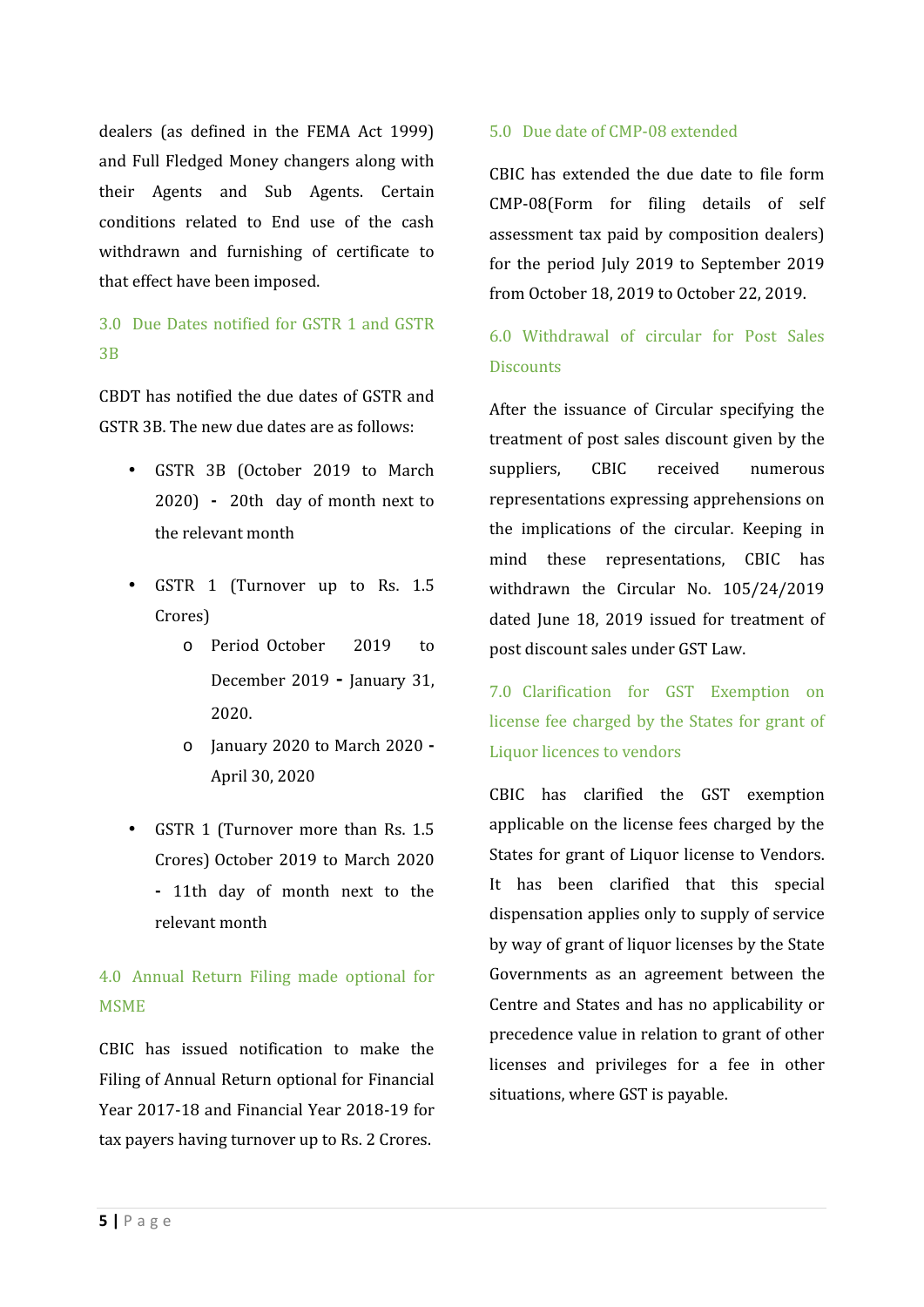8.0 Clarification regarding procedure to claim refund in case of favourable order in appeal

In response to doubts raised by the various tax payers for procedure to be followed by a registered person to claim refund subsequent to a favourable order in appeal or any other forum against rejection of a refund claim in FORM GST RFD-06, CBIC has clarified various aspects which are as follows:

- Even after the rejection refund claim, the amount debited will still remain debited till the time appeal is finally rejected.
- In case of favourable order, a fresh refund claim needs to be submitted under the category "Refund on account of assessment/provisional assessment/appeal/any other order". Order Copy of appellate authority / other authority is also to be uploaded along with the order details.
- After that the proper officer would sanction the refund and issue payment order.
- Also any amount rejected in the order of appellate authority will also be re credited thereafter by the proper officer.

### 9.0 Filing a refund claim application where Nil Refund Application has already been filed

**6 |** P a g e<br> **6 |** P a g e who has filed a NIL refund claim in FORM GST

RFD-01A/RFD-01 for a given period under a particular category, may again apply for refund for the said period under the same category only if he satisfies the following two conditions:

- The registered person must have filed a NIL refund claim in FORM GST RFD- 01A/RFD-01 for a certain period under a particular category; and
- No refund claims in FORM GST RFD- 01A/RFD-01 must have been filed by the registered person under the same category for any subsequent period.

Registered persons satisfying the above conditions may file the refundclaim under "Any Other" category instead of the category under which the NIL refund claim has already been filed.

#### **SEBI**

### 1.0 SEBI amends Master Circular for AML and CFT

The Securities and Exchange Board of India have issued Master Circular on Anti-Money Laundering (AML) and Combating the Financing of Terrorism (CFT) dated October 15, 2019, which will supersede the earlier Master Circular on AML/ CFT dated July 04, 2018.

Pursuant to amendments made to the Prevention of Money Laundering Act, 2002 (PMLA) and PMLA Rules, updated guidelines in the context of recommendations made by